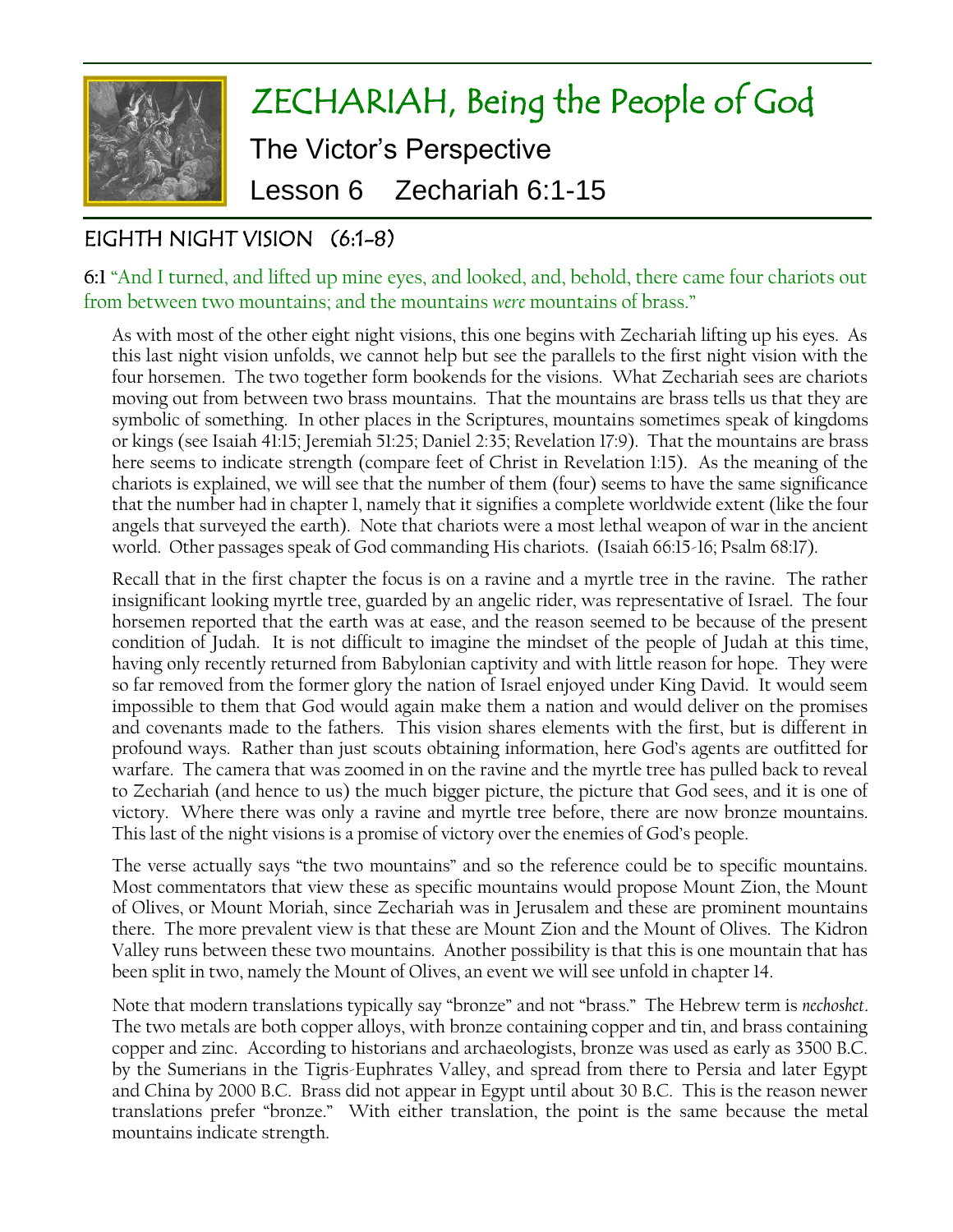#### **6:2** "In the first chariot *were* red horses; and in the second chariot black horses; **3** And in the third chariot white horses; and in the fourth chariot grisled and bay horses."

Zechariah sees four chariots, one is pulled by red horses, one by black horses, one by white horses, and one by grisled and bay horses. The horses in chapter one were two red horses, one speckled and one white. Commentators debate the significance of the colors, and it is difficult to be dogmatic as to what the significance is.

**6:4** "Then I answered and said unto the angel that talked with me, What *are* these, my lord? **5** And the angel answered and said unto me, These *are* the four spirits of the heavens, which go forth from standing before the Lord of all the earth."

As before, an angel talks with Zechariah. It is probably safe to assume that this is the same angel as before, namely the angel of the LORD. (See Zechariah 1:9, 13, 19; 2:3; 4:1, 4, 5; 5:5, 10; 6:4). As in prior visions, Zechariah asks the angel to explain the vision. As before, the point is that Zechariah cannot understand it without God's explanation. The angel explains to Zechariah that the four chariots are the four spirits of the heavens. The term spirits indicates that they are likely angels. (see Psalm 104:4; Hebrews 1:14) They take direction from the Lord and go forth throughout the entire earth. Based on the parallel with chapter 1 and the reference to there being four of them, we understand them to canvas the entire earth and do God's bidding.

# **6:6** "The black horses which *are* therein go forth into the north country; and the white go forth after them; and the grisled go forth toward the south country."

The phrases *"north county"* and *"south country"* indicate the people groups to the north and south of Israel, which geographically is everyone since all Gentiles countries were essentially north or south of Israel in terms of traveling to them by land. The chariot pulled by black horses and the chariot pulled by white horses go north. The chariot pulled by grisled and bay horses goes south from Israel. We are not told about the direction of the chariot pulled by the red horses. It may be that two chariots go north and two go south, in which case the chariot pulled by red horses goes south with the chariot pulled by grisled horses.

# **6:7** "And the bay went forth, and sought to go that they might walk to and fro through the earth: and he said, Get you hence, walk to and fro through the earth. So they walked to and fro through the earth."

The chariots go for the purpose of walking to and fro through the earth. As in chapter 1, the phrase "to and fro through the earth" indicates the complete worldwide extent of their work and denotes God's sovereignty over the world. In chapter 1, Zechariah saw only horses and riders because the mission was a scouting mission. Here, while we are not explicitly told what the riders are supposed to do as they roam the earth, we should understand that their actions are consistent with their equipment, namely the chariots of war. The next verse will aid our understanding. Also note that the angel of the LORD that talks with Zechariah gives the chariot riders their marching orders, which indicates his authority over them.

#### **6:8** "Then cried he upon me, and spake unto me, saying, Behold, these that go toward the north country have quieted my spirit in the north country."

We must keep the historical context in mind. The north country had been the Babylonian Empire, which fell to the Medo-persians some 20 years prior to this vision, which occurred in 519 B.C. The chariots that went to the north country have reported back news to the angel of the LORD that comforts him, namely victory over God's enemies. By implication, if there is victory over the north country, the seat of all that is wicked and opposed Judah, there is victory over all. Whereas in the first night vision it is the gentile powers that are at ease, it is now God who is at ease. The victory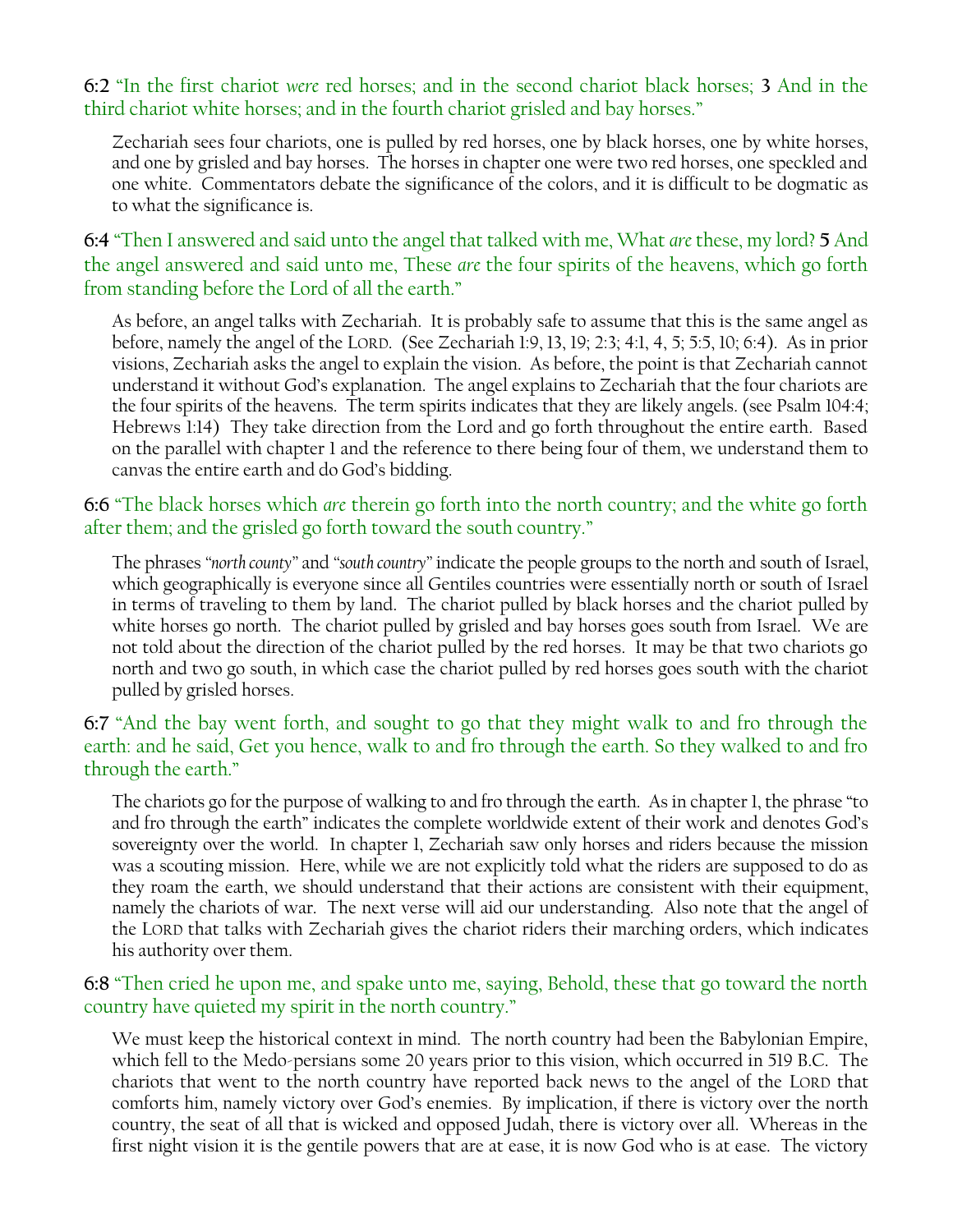over Babylon had already occurred, but remember that in the seventh night vision, the woman Wickedness was sent back to Babylon (Shinar). Thus, while the Babylonian Empire that had prospered under King Nebuchadnezzar had fallen, the Babylon that is God's enemy has not finally fallen. In the first night vision, the Gentile nations were "at ease" because of their oppression of God's people, and in Zechariah's day that had changed temporarily, but this vision looks also to a future complete destruction of God's enemies, and in particular, a victory over Wickedness or sin.

#### **QUESTIONS**

- 1. This last of the eight visions parallels the first. What are the similarities and differences?
- 2. Why might God have used the first and eight night visions as bookends in view of the purpose of the book of Zechariah?

# THE FUTURE PRIEST-KING (6:9-15)

**6:9** "And the word of the LORD came unto me, saying, **10** Take of *them of* the captivity, *even* of Heldai, of Tobijah, and of Jedaiah, which are come from Babylon, and come thou the same day, and go into the house of Josiah the son of Zephaniah; **11** Then take silver and gold, and make crowns, and set *them* upon the head of Joshua the son of Josedech, the high priest;"

Beginning in verse 9, we have the concluding oracle, the eighth night vision having completed with verse 8. Zechariah is told by God to take three men that have returned to Jerusalem from Babylonian captivity (Heldai, Tobijah, and Jedaiah) and to go to the house of a fourth man, Josiah, son of Zephaniah. The four men are to make crowns or a crown. The Hebrew term is plural but most commentators understand there to be only one crown in view. Some Hebrew terms, like the term for a human face, are plural even when indicating only one. Other commentators believe that they are to make two crowns of silver and gold, one for Joshua the High Priest, and the other for Zerubbabel the governor. In the text, we will only see Joshua crowned, and so probably the better view is that there is only a single crown. Crowns indicate regal authority. In the first instance, this means that the people are to follow the leadership of Joshua, particularly as it relates to the rebuilding of the Temple. But more fully, this image of a priest-king looks forward to Jesus who will be our High Priest and King (Hebrews 9:11; Revelation 19:16). This passage, along with Psalm 110, provides the strongest Old Testament evidence that Messiah would fulfill the roles of priest and king. For New Testament confirmation, see Hebrews 5:1-9.

# **6:12** "And speak unto him, saying, Thus speaketh the LORD of hosts, saying, Behold the man whose name *is* The BRANCH; and he shall grow up out of his place, and he shall build the temple of the LORD:"

Zechariah is to deliver the Lord's message to Joshua the High Priest, namely to call his attention to the person who is called "The Branch." It is The Branch that will become a great leader (*"grow up out of his place"*) and build the Temple. The priestly functions of The Branch were the focus in Zechariah 3, but here it is more the royal or kingly functions, namely leadership in the temple construction. Just as the prior verse looked in the near term to Joshua and in the future to Messiah Jesus, this verse has near and future referents. In the near term, through the leadership of Joshua and Zerubbabel the governor, the people will rebuild the Temple. But no single person in Zechariah's time could fulfill both the priestly and kingly functions. A priest must be a Levite, and a king must be from the line of David, the tribe of Judah. The term "The Branch" is a Messianic title (Isaiah 4:2; Jeremiah 33:15) that points to Jesus, the root of David (Revelation 5:5, 22:16).

We must remember that Israel is unique among all the nations because God made promises to Abraham, which included the promise that his seed would be a blessing to the nations (Genesis 15,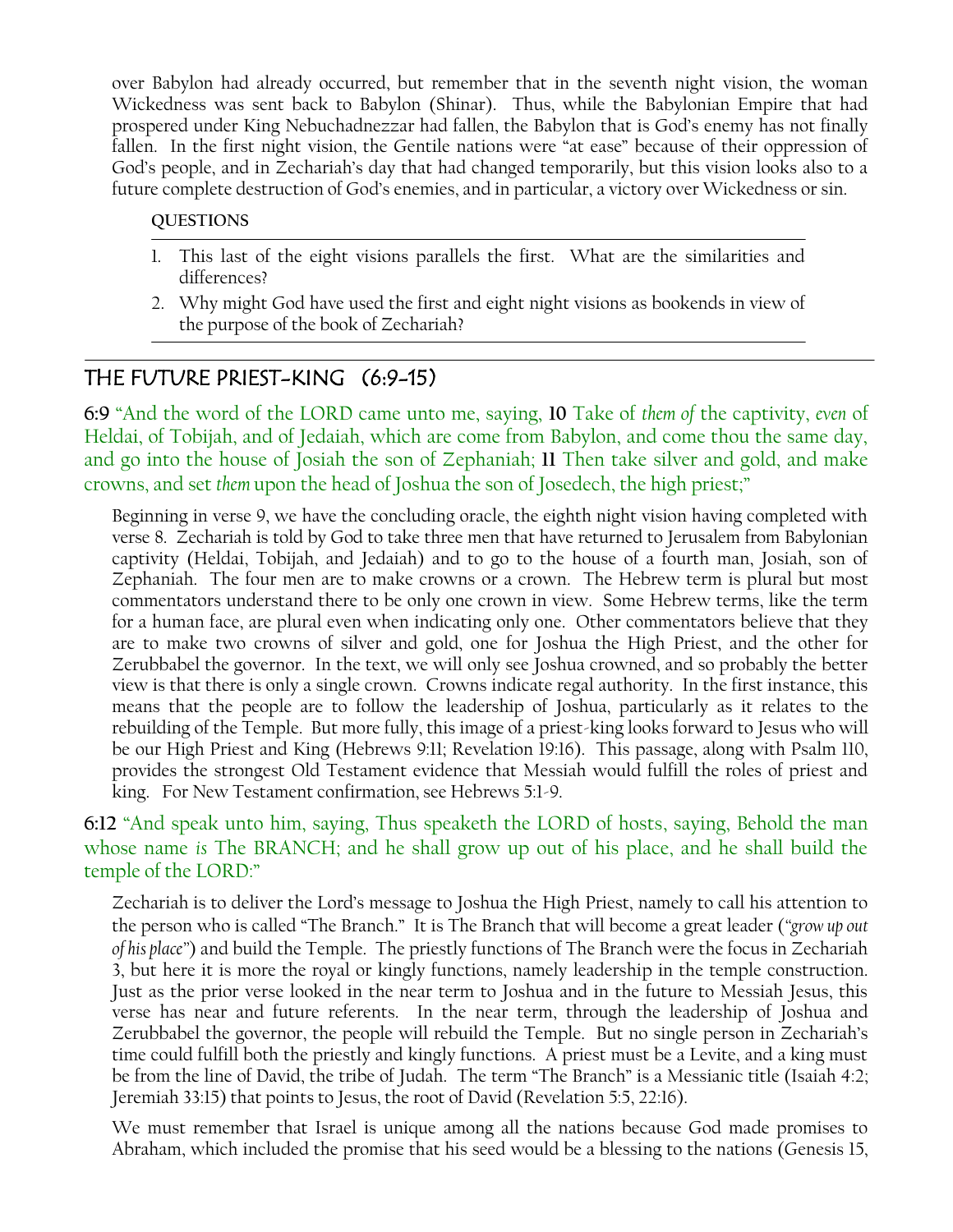17). These promises were amplified also to David (2 Samuel 7) when God promised David that one in his line would take his throne forever. Probably at the point in time where we are at in Zechariah, following the fall of Jerusalem and the return of a small remnant from Babylonian captivity, the hope of a Davidic king was mostly gone. The reconstitution of the nation of Israel will require the Temple and a High Priest, which have already been the subject of the book thus far, but will also require the reestablishment of the Davidic line. Although not titled "king," Zerubbabel is a Davidic ruler and, indeed, Jesus is in his line (Haggai 2:23; Matthew 1:13). All of this said, the fulfillment of this verse will not be in Zerubbabel, but in The Branch, of whom we will learn more about in the rest of the passage.

Of course, Jesus did not build the temple that was constructed under the leadership of Joshua and Zerubbabel and later renovated by Herod. We know from New Testament revelation that Jesus was a temple (John 2:20-21). Further, God will construct a millennial temple as well. (Ezekiel 40- 43) The reference is likely to the future millennial temple.

**6:13** "Even he shall build the temple of the LORD; and he shall bear the glory, and shall sit and rule upon his throne; and he shall be a priest upon his throne: and the counsel of peace shall be between them both."

Zerubbabel will see to the completion of the Temple under his leadership, but he will not fulfill this verse. Although he will rule, he will not be king, nor will he be a priest. This verse speaks of the Branch, the Messiah, who will build the future millennial temple and rule from his throne there. (Ezekiel 43:7) The Branch will therefore fulfill both priestly and kingly functions. He will be a priest after the order of Melchisedec (Hebrews 6:20) and a Davidic king. Only Jesus could do both, and it is in that sense that there is a "counsel of peace …between them both." In the near term, there was peace between Joshua and Zerubbabel, but this verse is fulfilled by The Branch, one person, and thus can be neither of them.

# **6:14** "And the crowns shall be to Helem, and to Tobijah, and to Jedaiah, and to Hen the son of Zephaniah, for a memorial in the temple of the LORD."

These men will take the crown that was made and place it in the Temple when it is completed and the crown will be a memorial. A memorial is an object that serves the purpose of calling something to memory. In this case, it calls to memory the functions and work of the coming Branch, and that it was God that called out certain specific men (Helem, Tobijah, Jedaiah, and Hen) to construct the crown and place it in the Temple as a memorial. The memorial looked back to Joshua and Zerubbabel and the picture their lives presented, but most importantly it looked forward to the office of the Messiah to come as a priest-king. It is fitting that this memorial should be placed in the Temple, awaiting the only One for whom it was made. Note that Jesus is pictured as wearing a crown in the Revelation (see Revelation 14:14, 19:12).

# **6:15** "And they *that are* far off shall come and build in the temple of the LORD, and ye shall know that the LORD of hosts hath sent me unto you. And *this* shall come to pass, if ye will diligently obey the voice of the LORD your God."

The effect of the unity of leadership of Joshua and Zerubbabel, and the message it sends to the people in terms of the reestablishment of a proper High Priest and a Davidic ruler, will be a tremendous encouragement to the people. Indeed, more Jewish people will come to Jerusalem (*"they that are far off shall come"*) to be involved in the construction of the Temple. When the people see the Temple's completion, they will recall Zechariah's words and know that his message was God's message. God assures the people through Zechariah that this blessing will be theirs if they are obedient (they must start building). This connects the vision back to the opening vision of the book where they were warned not to be like their forefathers who did not heed the words of the prophets.